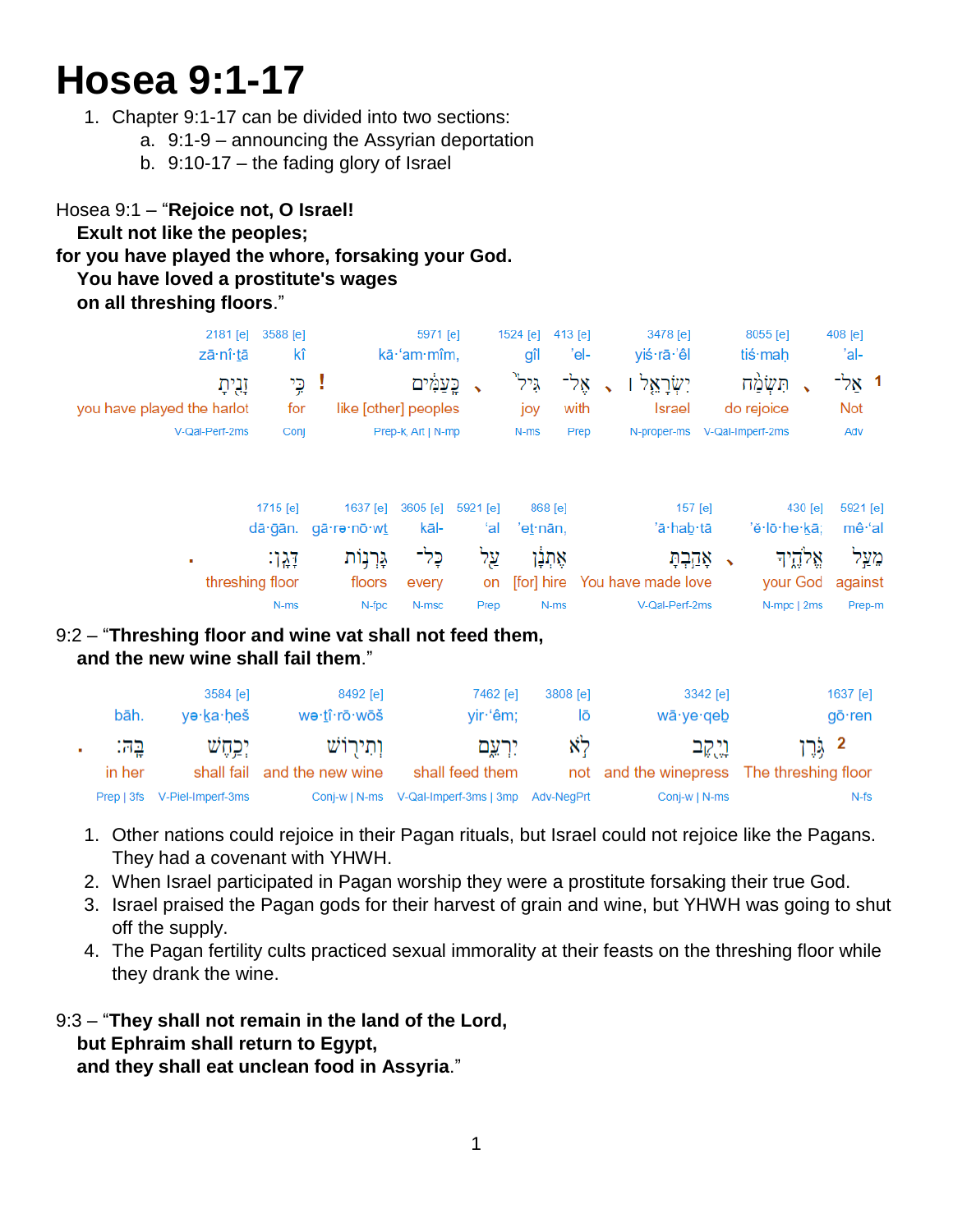|              | 4714 [e]<br>mis·ra·yim, 'ep·ra·yim | 669 [e]     | 7725 [e]<br>wə∙šāb          | 3069 [e]<br>Yah·weh; | 776 [e]<br>be 'e res | 3427 [e]<br>yê∙šə∙bū         | 3808 [e]<br>lō         |
|--------------|------------------------------------|-------------|-----------------------------|----------------------|----------------------|------------------------------|------------------------|
| $\mathbf{v}$ | מִצְרַיִם                          | אַפִּריִם   | וְשֶׁב                      | יהוה:                | בארץ                 | יֵשׁבִוּ                     | $x^2$ 3                |
|              | to Egypt                           | Ephraim     | but shall return of Yahweh  |                      |                      | in the land they shall dwell | <b>Not</b>             |
|              | N-proper-fs                        | N-proper-ms | Conj-w   V-Qal-ConjPerf-3ms | N-proper-ms          | Prep-b   N-fsc       | V-Qal-Imperf-3mp             | Adv-NegPrt             |
|              |                                    |             |                             |                      | 398 [e]<br>yō·kê·lū. | 2931 [e]<br>tā·mê            | 804 [e]<br>ū·be·'aš·šū |
|              |                                    |             |                             | ٠                    | יאכלו:               | טְמֵא                        | יבאַשוּר               |

- 1. Assyria is identified here as the place of Israel's dispersion/captivity.
	- a. In 8:13 the place was identified as "Egypt" probably for:
		- i. Symbolism of what they were returning to
		- ii. Indication of the reversal of Israel's deliverance from Egypt to enter a covenant with YHWH

V-Qal-Imperf-3mp

shall eat unclean [things]

and in Assyria

Adj-ms Conj-w, Prep-b | N-proper-fs

- b. 11:5 clearly identifies Israel's place of exile as Assyria:
	- i. ESV: "They shall not return to the land of Egypt, but Assyria shall be their king, because they have refused to return to me."
	- ii. NIV: ""*Will they not return* to Egypt and will not Assyria rule over them because they refuse to repent?"

| 1931 $[e]$<br>hū      | $804$ [e]<br>wə·'aš·šūr                            | 4714 [e]<br>$mis·ra·yim$ , | 'e∙res                                  | 776 [e] 413 [e]<br>'el- | 7725 [e]<br>yā·šūb                             | 3808 [e]<br>lō                          |
|-----------------------|----------------------------------------------------|----------------------------|-----------------------------------------|-------------------------|------------------------------------------------|-----------------------------------------|
| הוא<br>it.<br>Pro-3ms | ר (אַשוּר ,<br>but Assyria<br>Conj-w   N-proper-fs | מִצְרַיִם<br>N-proper-fs   | אַל־ אַרץ<br>of Egypt the land<br>N-fsc | Prep                    | ישוב<br>to He shall return<br>V-Qal-Imperf-3ms | <u>አን</u> 5<br><b>Not</b><br>Adv-NegPrt |

| 7725 [e]           | 3985 [e]                       | 3588 [e] | 4428 [e]          |
|--------------------|--------------------------------|----------|-------------------|
| lā·šūb.            | mê 'ă nū                       | kî       | mal·kōw;          |
| לשׁוּב:            | מאנו                           | √ ⊊י     | מלִכּוֹ           |
|                    | to repent they refused because |          | shall be his king |
| Prep-I   V-Qal-Inf | V-Piel-Perf-3cp                | Conj     | N-msc   3ms       |

- 2. Obviously, in a Pagan land Israel will NOT be allowed to follow their rituals. They will be forced to eat unclean food.
	- a. Note: When Daniel went into Babylon he refused to eat the unclean food.
		- i. Daniel was likely familiar with this verse.
		- ii. Daniel also negotiated with Nebuchadnezzar and put the pressure on YHWH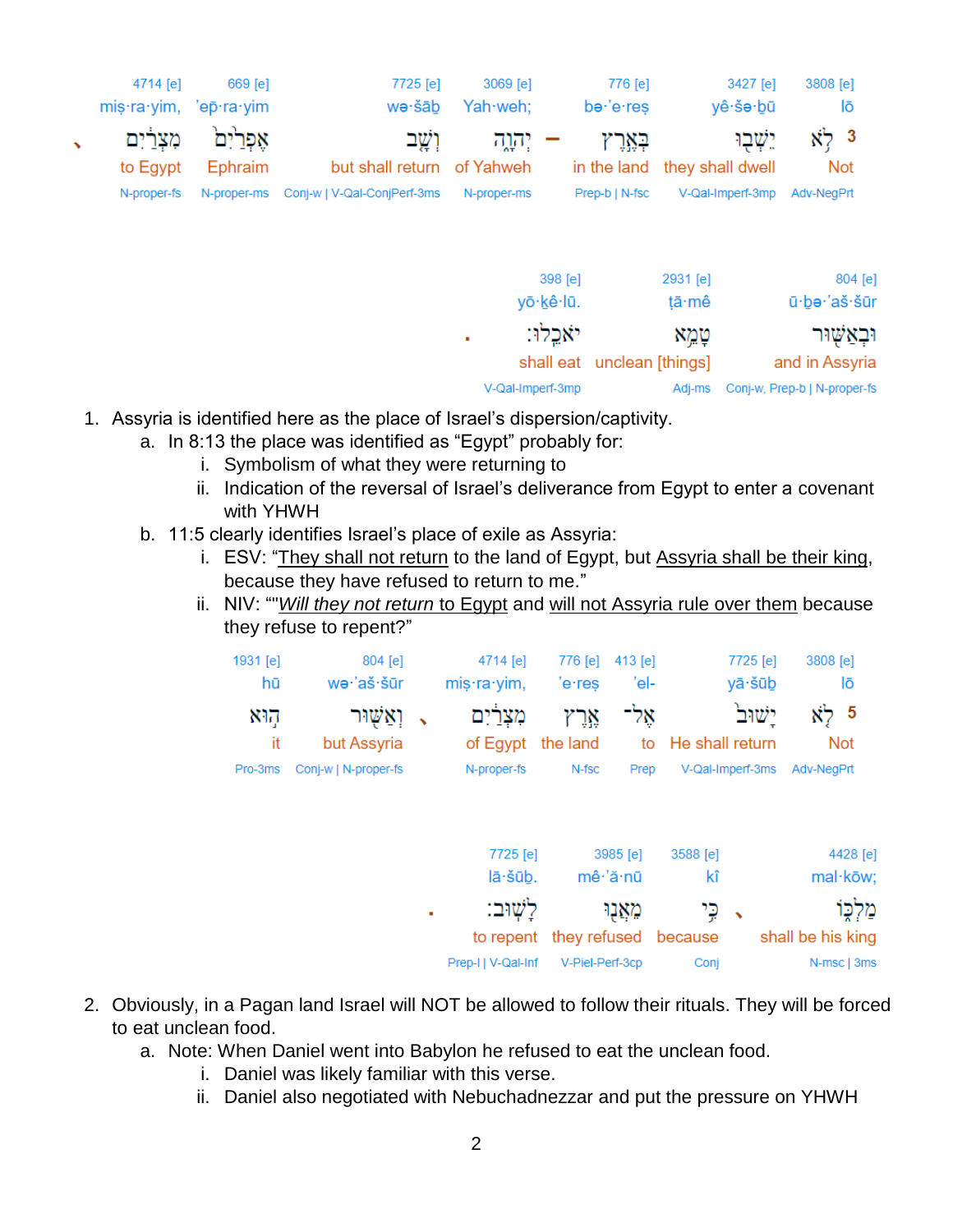9:4 – "**They shall not pour drink offerings of wine to the Lord,**

- **and their sacrifices shall not please him.**
- **It shall be like mourners' bread to them;**
- **all who eat of it shall be defiled;**

**for their bread shall be for their hunger only;**

 **it shall not come to the house of the Lord**."



- 1. They will not be able to perform the drink offerings that involved pouring out wine to YHWH
- 2. They will not have a Temple or an altar that is sanctified and useable to please the Lord.
- 3. If they do perform any sacrifices or rituals (such as eating food, bread before the Lord) it would only defile them because it is not pure nor is it done according to the Law.
- 4. They will only eat to survive. They will not have fellowship with the Lord during this time.

# 9:5 – "**What will you do on the day of the appointed festival,**

# **and on the day of the feast of the Lord**?"

| 3068 [e]<br>Yah weh. | 2282 [e]<br>hağ-       | 3117 [e]<br>ū·lə·yō·wm mō·w·'êd; | 4150 [e]          | 3117 [e]<br>lə·yō·wm | 6213 [e]<br>ta·ʻă·śū            | 4100 [e]<br>mah-  |  |
|----------------------|------------------------|----------------------------------|-------------------|----------------------|---------------------------------|-------------------|--|
| יהוה:                | דוגר                   |                                  | ג מוֹעֵד וּלִיוֹם | ליום                 |                                 | 5 מֵה־ תַּעֲשָׂוּ |  |
|                      | of Yahweh of the feast | and in the day appointed         |                   | in the day           | will you do                     | What              |  |
| N-proper-ms          |                        | N-msc Conj-w, Prep-I   N-msc     | N-ms              |                      | Prep-I   N-msc V-Qal-Imperf-2mp | Interrog          |  |

- 1. This rhetorical question is emphatic because the two phrases are synonomous. The Lord is repeating his sarcasm for empasis:
	- a. "the day of the appointed festival"
	- b. "the day of the feast of the Lord"
- 2. QUESTION: What will the Israelites do in thise days on the festive days? ANSWER: Nothing. They have nothing to celebrate. They have no Temple to celebrate in. They have no God with whom they can celebrate with. They cannot celebrate!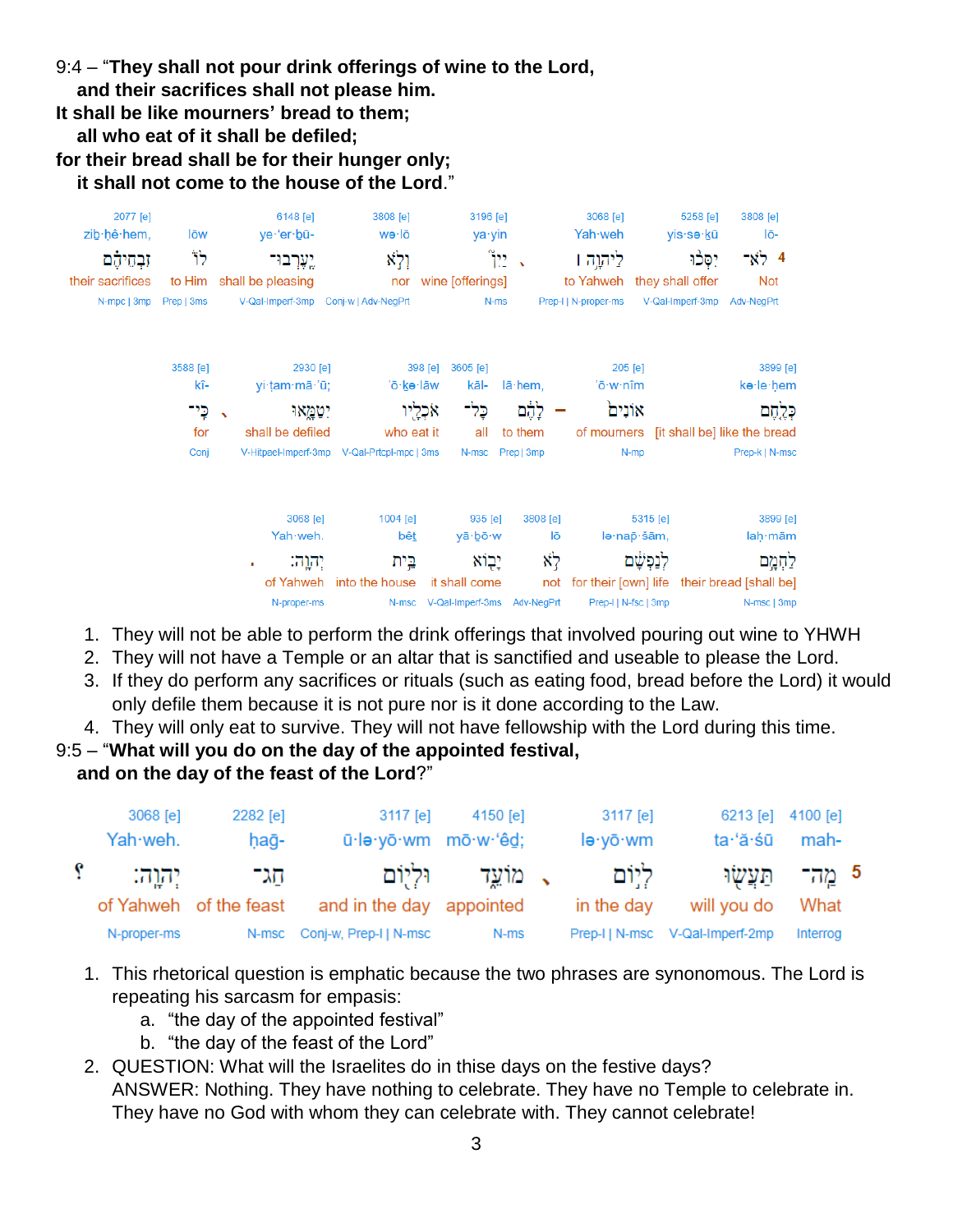#### 9:6 – "**For behold, they are going away from destruction; but Egypt shall gather them; Memphis shall bury them. Nettles shall possess their precious things of silver; thorns shall be in their tents**."

| 4644 [e]         |                      | 6908 [e]                 | 4714 [e]               |                        |                          | 7701 [e] | 1980 [e]                | 2009 [e]            |                          | 3588 [e]                   |  |
|------------------|----------------------|--------------------------|------------------------|------------------------|--------------------------|----------|-------------------------|---------------------|--------------------------|----------------------------|--|
| mōp              |                      | te qab be sêm mis ra yim |                        |                        |                          | miš·šōd. | hā·lə·kū                | hin nêh             |                          | kî-                        |  |
| מְר              | $\checkmark$         | תְּקַבְּצֵם              | מִצְ <u>ּרְי</u> ִם    |                        |                          | משׂד     | הֶלְכוּ                 | הגה                 | $\overline{\phantom{0}}$ | 6 כֵי־                     |  |
| <b>Memphis</b>   |                      | shall gather them up     | Egypt                  |                        | because of destruction   |          | they are gone           | indeed              |                          | for                        |  |
| N-proper-fs      |                      | V-Piel-Imperf-3fs   3mp  | N-proper-fs            |                        | Prep-m   N-ms            |          | V-Qal-Perf-3cp          | Interjection        |                          | Conj                       |  |
| be 'ā ho lê hem. | 168 [e]              | 2336 [e]<br>hō w ah      |                        | 3423 [e]<br>yî·rā·šêm, | 7057 [e]<br>$q$ im·mō·wś |          | 3701 [e]<br>lə kas pām, | 4261 [e]<br>mah·mad |                          | 6912 [e]<br>te·qab·be·rêm; |  |
|                  |                      |                          |                        | יֵירַשָּׁם             | קמוש                     |          |                         |                     |                          |                            |  |
|                  | בְּאָהֶלִיהֶם:       | הָוֹהַ                   |                        |                        |                          |          | ⊵ בֱסְפּה               | מַחָמֵד             |                          | תִּקַבְּרֶם                |  |
|                  | in their tents       | Thorns [shall be]        | shall possess          |                        | <b>Nettles</b>           |          | of their silver         | valuables           |                          | shall bury them            |  |
|                  | Prep-b   N-mpc   3mp | N-ms                     | V-Qal-Imperf-3ms   3mp |                        | N-ms                     |          | Prep-I   N-msc   3mp    | N-msc               |                          | V-Piel-Imperf-3fs   3mp    |  |

- 1. Israel has wanted to return to Egypt since the first days after they left Egypt. So, God has NO intention of letting them go back to Egypt for help or protection.\
- 2. The Hebrew "ki-hinneh haleku":
	- a. literally means, "because, indeed, thy will have gone"
	- b. the point is "even if some Israelites escape Assyria by fleeing south they will be gathered up by Egypt.
- 3. Egypt will not be a place for Israel to live because Memphis, Egypt would be the Israelites place of burial.
	- a. Wikipedia describes Memphis like this: "The Memphite Necropolis is an ancient Egyptian necropolis located in the city of Memphis, Lower Egypt. It includes the sites of Giza, Saqqara and Dahshur. Most of the pyramids of the Old Kingdom were built here, along with many mastabas (A type of ancient Egyptian tomb in the form of a flat-roofed, rectangular structure with inward sloping sides, constructed out of mudbricks.) and other tombs.
- 4. Israel's homes and their land will be overrun with thorns and briars:
	- a. "precious things of silver" Israel's possessions
		- b. "their tents" Israel's land
- 9:7 "**The days of punishment have come;**

 **the days of recompense have come;**

 **Israel shall know it. The prophet is a fool;**

 **the man of the spirit is mad,**

**because of your great iniquity**

 **and great hatred**."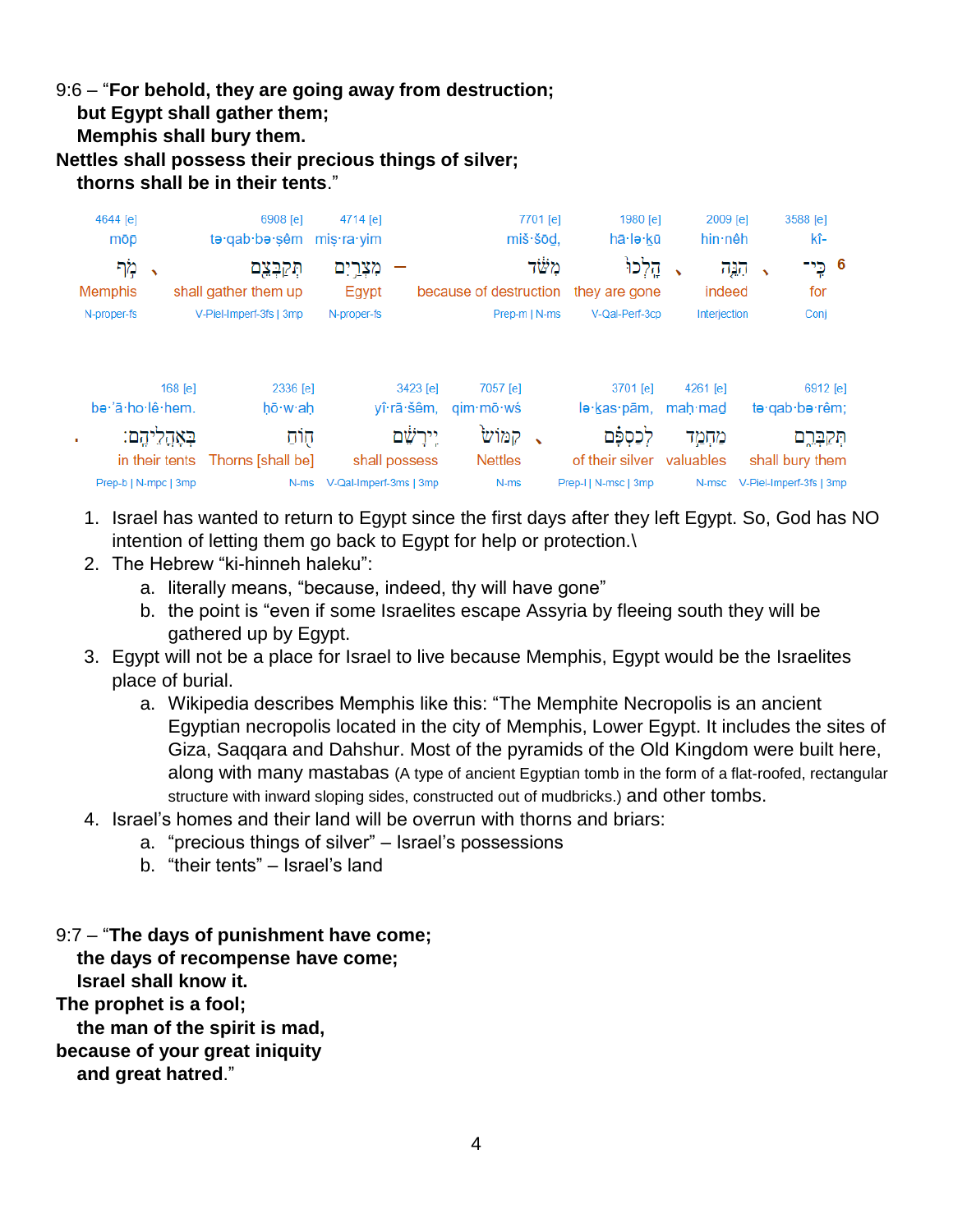|                                        | 191 [e]             | 3478 [e]<br>'ĕ·wîl yiś·rā·'êl;     | 3045 [e]<br>yê∙də∙'ū              | 7966 [e]<br>ha·šil·lum.                                             | 3117 [e]<br>yə∙mê |                 | 935 [e]               | 6486 [e]<br>$b\bar{a}$ $\dot{a}$ hap $p\bar{e}$ qud dah, | 3117 [e]<br>yə∙mê  | 935 [e]<br>bā·'ū                               |
|----------------------------------------|---------------------|------------------------------------|-----------------------------------|---------------------------------------------------------------------|-------------------|-----------------|-----------------------|----------------------------------------------------------|--------------------|------------------------------------------------|
|                                        | אֵוֵיל<br>a fool    | יִשְׂרָאֱל<br><b>Israel</b>        | ידעו:                             | הַשָׁלִּם<br>knows of recompense                                    | ימי<br>the davs   |                 | באו<br>have come      | הפקדה<br>of punishment the days                          | ימי:               | 7 בֵּאוּ ו<br>Have come                        |
|                                        |                     |                                    | N-ms N-proper-ms V-Qal-Imperf-3mp | $Art   N-ms$                                                        | N-mpc             |                 | V-Qal-Perf-3cp        | $Art   N-fs $                                            | N-mpc              | V-Qal-Perf-3cp                                 |
|                                        | 4895 [e]            | 7227 [e]<br>maś·tê·māh. we·rab·bāh | 'ă·wō·nə·kā.                      | 5771 [e]                                                            | 7230 [e]          | 5921 [e]<br>ʻal | 7307 [e]<br>hā·rū·ah. | 376 [e]<br>ïš                                            | 7696 [e]           | 5030 [e]                                       |
|                                        | מֲשָׂמֱה:<br>enmity | י ורכה -                           |                                   | עֲוֹנָךָ<br>of your iniquity of the greatness because the spiritual | rōb<br>רב         | עֵל             | הרוח                  | איש .<br>man [is]                                        | mə·šug·gā'<br>משגע | han nā bî,<br>הנביא<br>insane the prophet [is] |
| and great<br>$N-fs$<br>Conj-w   Adj-fs |                     |                                    |                                   | N-csc   2ms                                                         | N-msc             | Prep            | $Art   N-cs$          | N-msc                                                    | V-Pual-Prtcpl-ms   | $Art   N-ms$                                   |

- 1. Two things here:
	- a. The days of judgment have come. It is too late.
	- b. The days of warning have been wasted because Israel considered the warning prophet to be crazy.
- 2. When the "days of punishment" and "the days of recompense" come, Israel:
	- a. will not have to ask, "Do you think this is judgment from YHWH?" or "Do you think this is bad?"
	- b. "Israel shall know it!" there will be no doubt that these are the days the prophet Hosea announced were coming.
- 3. Israel rejected Hosea or they considered him a fool or overreacting because:
	- a. Israel's sin or iniquity was so great they could not think clearly.
		- i. Their thinking had become so futile (Romans 1:21)
		- ii. Thinking to be wise they became fools (Romans 1:22)
		- iii. They called darkness light and light darkness (Isaiah 5:20)
		- iv. They exchanged the Glory of God for images made like mortal beings (Rm. 1:23)
		- v. They had exchanged the Truth for a lie (Romans 1:25)
		- vi. They had a false worldview. They embraced false ideologies, false philosophies.
		- vii. They had separated themselves from Reality.
	- b. Israel had given themselves over to hatred:
		- i. Passion ruled their soul, not logic (Romans 1:26)
		- ii. Animal instincts were their mode of operation, not reason ("like brute beasts", 2 Peter 2:12 and Jude 1:10)
- 4. There is no recovery option available. It is at this point in 30 AD Jesus wept over Jerusalem.
	- a. Luke 19:41-44 "And when he drew near and saw the city, he wept over it, saying, "Would that you, even you, had known on this day the things that make for peace! But now they are hidden from your eyes. For the days will come upon you, when your enemies will set up a barricade around you and surround you and hem you in on every side and tear you down to the ground, you and your children within you. And they will not leave one stone upon another in you, because you did not know the time of your visitation."
	- b. Matthew 23:37-39 "O Jerusalem, Jerusalem, the city that kills the prophets and stones those who are sent to it! How often would I have gathered your children together as a hen gathers her brood under her wings, and you were not willing! See, your house is left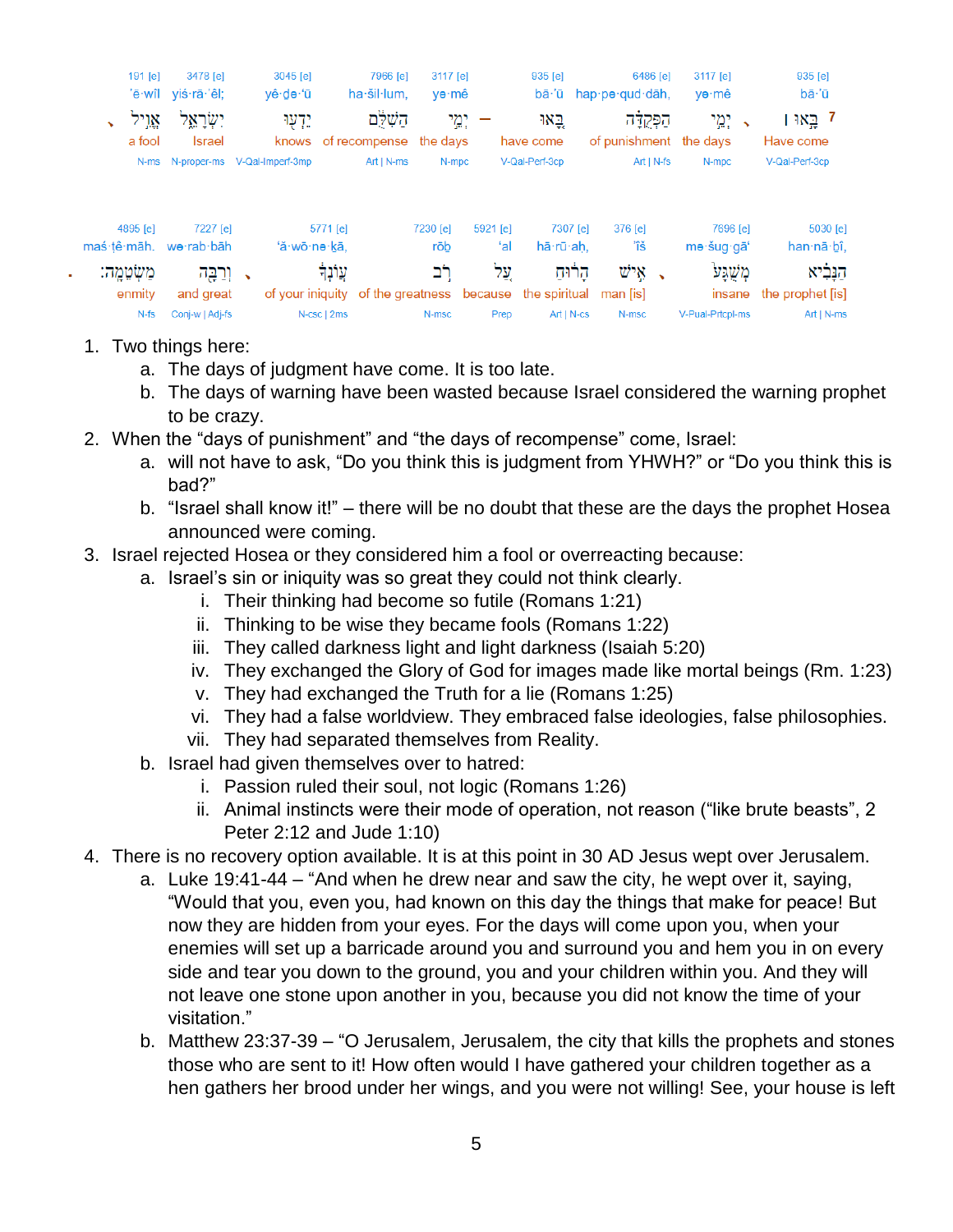to you desolate. For I tell you, you will not see me again, until you say, 'Blessed is he who comes in the name of the Lord.'"

- 5. So consider the "prophet" in this verse to be a reference to the "false prophets" that were misleading the people of Israel. Thus, the false prophet was the snare for God's people.
	- a. This concept is not foreign to Scripture, the people of God. And, it is a problem identified by the prophets themselves.
	- b. This does not seem to be the direction Hosea is going here. It seems he is announcing his failure to be heard or received by the people.
	- c. Calling the true prophet of God a "madman" or "maniac" did occur at this very time period consider Jonah (the young prophet sent by Elisha to anoint Jehu) and Jeremiah:
		- i. 2 Kings 9:11 When Jehu went out to his fellow officers, one of them asked him, "Is everything all right? Why did this maniac come to you?" "You know the man and the sort of things he says," Jehu replied.
		- ii. Jeremiah 29:26 "'The LORD has made you priest instead of Jehoiada the priest, to have charge in the house of the LORD over every madman who prophesies, to put him in the stocks and neck irons. So why have you not reprimanded Jeremiah from Anathoth, who poses as a prophet among you?"

# 9:8 – "**The prophet is the watchman of Ephraim with my God;**

## **yet a fowler's snare is on all his ways,**

 **and hatred in the house of his God**."

| 5921 [e] | 3352 [e]       | 6341 [e] | 5030 [e]                                                                        |         | 430 [e]                 | 5973 [e]          | 669 [e]       |                 | 6822 [e] |
|----------|----------------|----------|---------------------------------------------------------------------------------|---------|-------------------------|-------------------|---------------|-----------------|----------|
|          | 'al- yā·qō·wōš | pah      | nā·bî                                                                           |         | 'ĕ·lō·hāy;              | 'im-              | 'ep⊤ra∙yim    |                 | sō peh   |
| על־      | יקוש           | פּח      | נְבָליא                                                                         |         | אֱלֹהֱי                 | עם־               | אָפְרַיִם     | 8 צׂפה          |          |
| in       |                |          | of fowler a snare but the prophet [is] my God [is] with of Ephraim The watchman |         |                         |                   |               |                 |          |
| Prep     | N-ms           | N-msc    | N-ms                                                                            |         | N-mpc   1cs             | Prep              | N-proper-ms   | V-Qal-Prtcpl-ms |          |
|          |                |          |                                                                                 |         |                         |                   |               |                 |          |
|          |                |          |                                                                                 | 430 [e] | 1004 [e]                |                   | 4895 [e]      | 1870 [e]        | 3605 [e] |
|          |                |          | 'ĕ·lō·hāw.                                                                      |         |                         | be·bêt maś·țê·māh |               | də·rā·kāw,      | kāl-     |
|          |                |          | אֵלהֵיו:<br>٠                                                                   |         | בְּבֵית                 |                   | משׂטמה        | דְּרָכָ֫יו      | כֵּל־    |
|          |                |          |                                                                                 |         | of his God in the house |                   | <b>Enmity</b> | his ways        | all      |
|          |                |          | N-mpc   3ms                                                                     |         | Prep-b   N-msc          |                   | N-fs          | N-cpc   3ms     | N-msc    |

- 1. The prophet was sent by God to be a "watchman"
	- a. The prophet is NOT:
		- i. a judge to bring condemnation,
		- ii. sent to embarrass
		- iii. attempting to insult.
		- iv. the enemy
	- b. The prophet IS sent to:
		- i. protect
		- ii. guard
		- iii. defend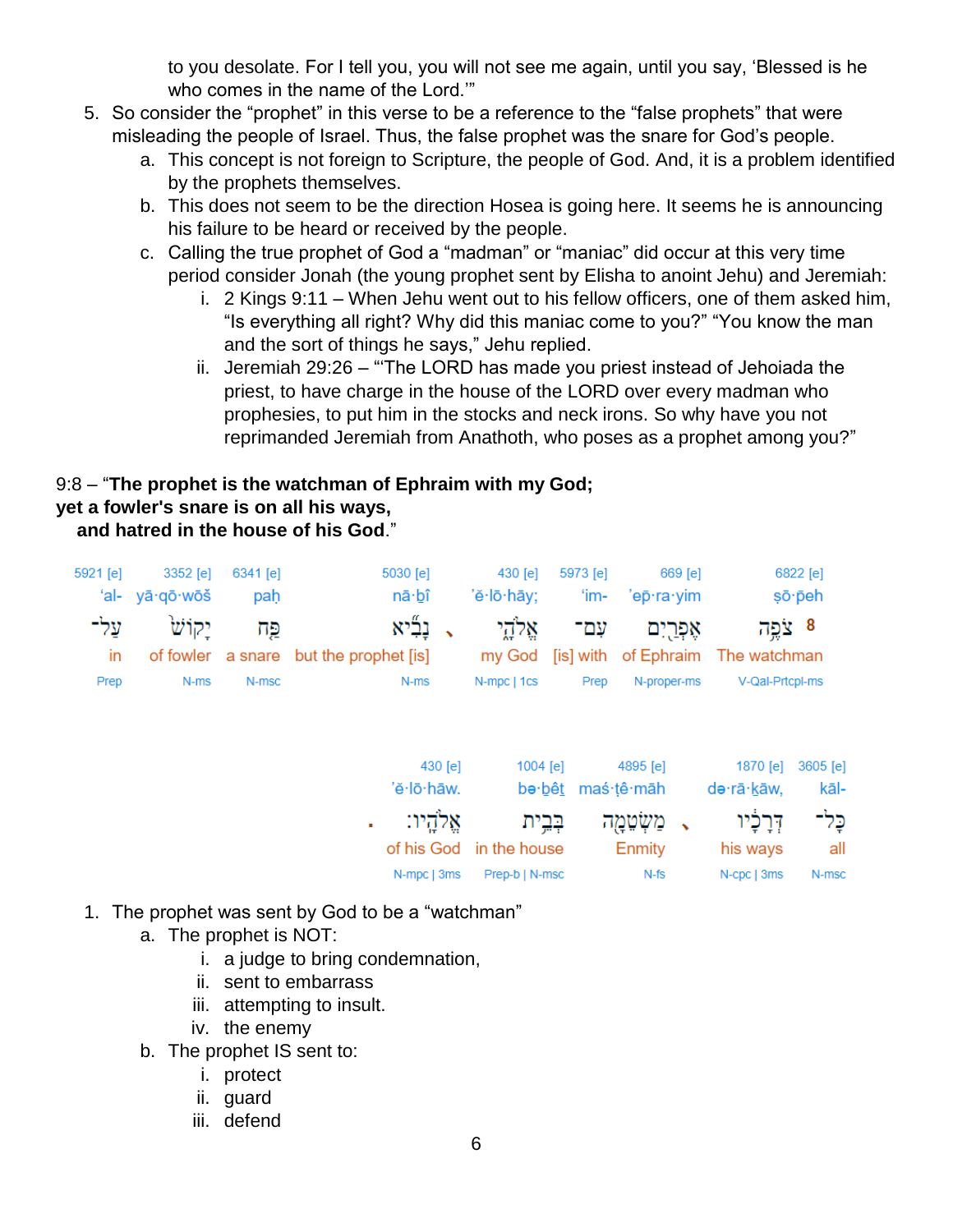- iv. warn of a coming enemy
- 2. Yet the people of Israel respond to the prophet by:
	- a. Setting a fowler's snare on all the prophets ways
		- i. The people are constantly trying to trap the prophet in his words.
		- ii. Or, accuse the prophet in his ways
		- iii. Or, prove the prophet's words are wrong
		- iv. Or, find some false motivation
	- b. Hatred from the house of God
		- i. The prophet of YHWH is hated in the house of YHWH!?!
		- ii. The house of God (Israel) responds to God's acts of grace and direction with hatred.
			- 1. Consider how Israel responded to Moses in the wilderness.
			- 2. Consider how the religious leaders responded to Jesus

9:9 – "**They have deeply corrupted themselves as in the days of Gibeah: he will remember their iniquity; he will punish their sins**."

| 5771 [e]<br>'ă·wō·nām, | 2142 [e]<br>viz·kō·wr                           | 1390 [e]<br>hag gib 'āh; | 3117 [e]<br>kî∙mê                   | 7843 [e]<br>ši hê tū           | 6009 [e]<br>he'·mî·qū-                      |
|------------------------|-------------------------------------------------|--------------------------|-------------------------------------|--------------------------------|---------------------------------------------|
| עֵוֹנֹם                | – יִזְכְּוֹר<br>their iniquity He will remember | הגּבְעָה                 | כִּימֵי<br>of Gibeah as in the days | שתתו                           | 9 הַעָּמֵיקוּ־<br>corrupted They are deeply |
| N-csc   3mp            | V-Qal-Imperf-3ms                                | Art   N-proper-fs        |                                     | Prep-k   N-mpc V-Piel-Perf-3cp | V-Hifil-Perf-3cp                            |

|      | 2403 [e]      | 6485 [e]                  |
|------|---------------|---------------------------|
| S.   | hat tō w tām. | yip·qō·wd                 |
| ס    | תטאותם:       | יִפְקוֹד                  |
|      |               | their sins He will punish |
| Punc | N-fpc   3mp   | V-Qal-Imperf-3ms          |

- 1. The people of Israel have reached the depths of the fourth generation which is described as "deeply corrupted themselves"
- 2. The fact that Israel here in 738 BC (or, around that time) are considered to be at the same moral depreciation as "the days of Gibeah" are shocking.
	- a. Consider how bad the days of the Judges were.
	- b. Then, consider the very worst, the very lowest level reached by Israel in Judges.
	- c. Read Judges 19-20
	- d. This is where Northern Israel has sunk to. And, there is no way out.
- 3. God WILL remember and God WILL punish…it is over!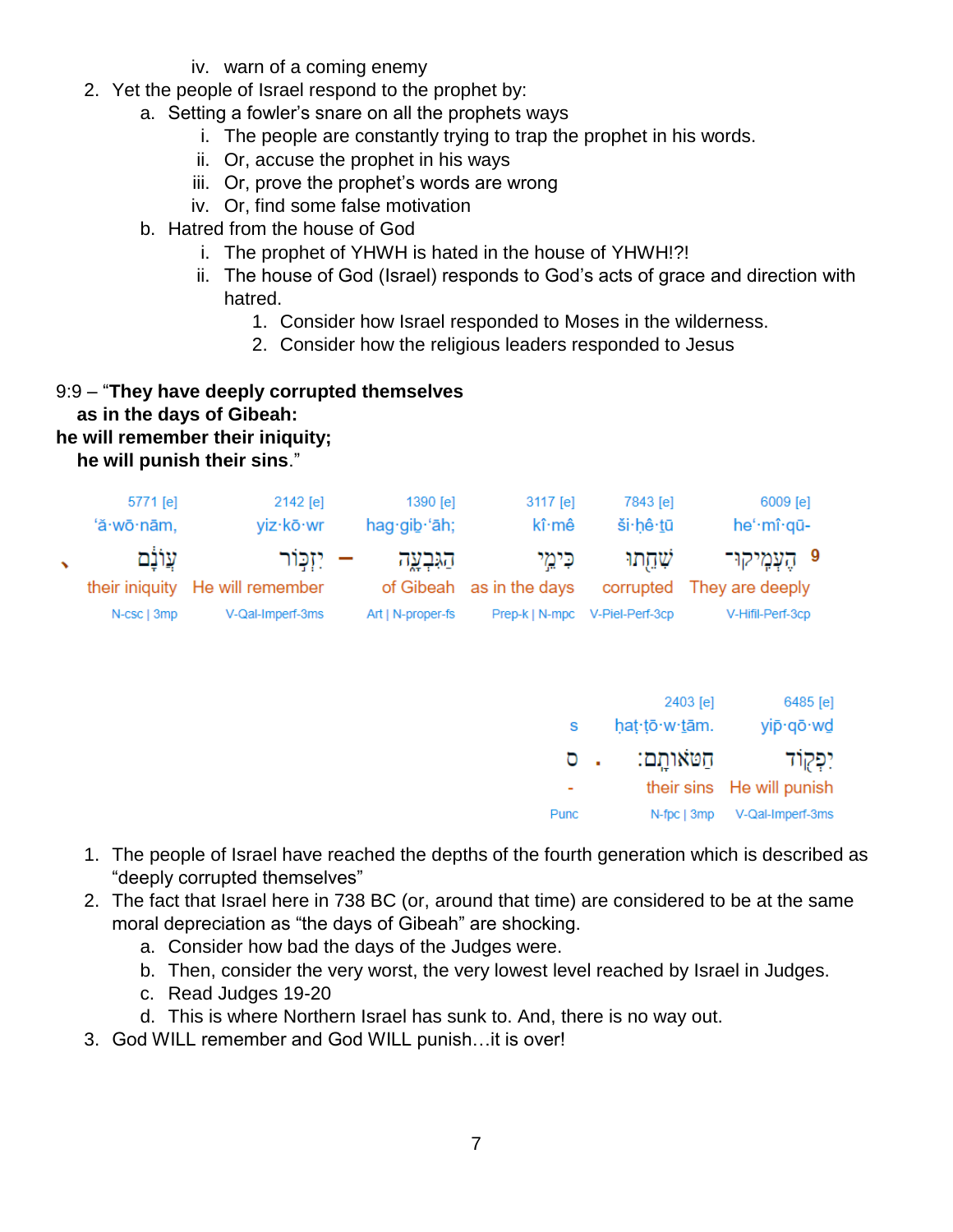9:10 – "**Like grapes in the wilderness,**

 **I found Israel.**

**Like the first fruit on the fig tree**

 **in its first season,**

 **I saw your fathers.**

**But they came to Baal-peor**

## **and consecrated themselves to the thing of shame, and became detestable like the thing they loved**."

|                       | 6025 [e]<br>ka∙'ă∙nā∙bîm                                               | 4057 [e]<br>bam·mid·bār,                  |                                                                                   | 4672 [e]<br>mā∙şā∙ <u>t</u> î   | 3478 [e]<br>yiś∙rā∙'êl,                                                | 1063 [e]                    | kə∙bik∙kū∙rāh                                                                     | 8384 [e]<br>bit 'ê nāh    | 7225 [e]                                                                           | be·rê·šî·tāh,                                                                                    | 7200 [e]<br>rā∙'î∙ <u>t</u> î       |
|-----------------------|------------------------------------------------------------------------|-------------------------------------------|-----------------------------------------------------------------------------------|---------------------------------|------------------------------------------------------------------------|-----------------------------|-----------------------------------------------------------------------------------|---------------------------|------------------------------------------------------------------------------------|--------------------------------------------------------------------------------------------------|-------------------------------------|
| 10                    | Like grapes<br>Prep-k   N-mp                                           | בַּמְּדְבָּ֫ר<br>Prep-b, Art   N-ms       | in the wilderness                                                                 | מַצַאתִי<br>I found             | יִשְׂרָאֵל<br>Israel<br>Prep-k   N-fs N-proper-ms V-Qal-Perf-1cs       |                             | כִּבְכּוּרֵה                                                                      | בתְאֵנָה<br>Prep-b   N-fs |                                                                                    | בְּרֵאשִׁיתָהּ<br>in its first season on the fig tree as the firstfruits<br>Prep-b   N-fsc   3fs | רָאָיתִי<br>I saw<br>V-Qal-Perf-1cs |
| 1[e]                  | hêm·māh 'ă·bō·w·tê·kem;<br>אֲבְוֹתֵיכֶם<br>your fathers<br>N-mpc   2mp | 1992 [e]<br><u>למה</u><br>they<br>Pro-3mp | 935 [e]<br>bā∙'ū<br>באו<br>[But] went<br>V-Qal-Perf-3cp                           | ba·'al-<br>בֻעַל־<br>to<br>Prep | 1187 [e]<br>pə∙'ō∙wr,<br>פּעוֹר<br><b>Baal Peor</b><br>N-proper-fs     | 5144 [e]<br>וַיְיֵּבְ זָרוּ | way∙yin∙nā∙zə∙rū<br>and separated themselves<br>Conj-w   V-Nifal-ConsecImperf-3mp |                           | 1322 [e]<br>$lab \cdot b\bar{o} \cdot \text{Set}$<br>לבֿשֶׁת<br>Prep-I, Art   N-fs | [to [that] shame                                                                                 |                                     |
| 1961 [e]<br>ויִהְיָוּ | way∙yih∙yū<br>and they became<br>Conj-w   V-Qal-Consecimperf-3mp       |                                           | 8251 [e]<br>$\sin \theta$ and $\sin \theta$<br>שקוּצִים<br>an abomination<br>N-mp | 157 [e]<br>כְּאָהֲבָם:          | kə·'ā·ho·bām.<br>like the thing they loved<br>Prep-k   V-Qal-Inf   3mp |                             | ٠                                                                                 |                           |                                                                                    |                                                                                                  |                                     |

- 1. The Lord recalls Israel's earlier days after leaving Egypt as released slaves ready to be formed into a nation…Abraham's nation…the chosen nation.
- 2. Israel's early days in the desert becoming a nation are compared to:
	- a. "grapes in the wilderness"
		- i. Grapes are not usually found in the wilderness or the desert
		- ii. If grapes are found in the wilderness it is a special treat
	- b. "first fruit on the fig tree in its first season"
		- i. The first figs are exceptionally delicious
- 3. "I saw your fathers" the Lord remembers how special that wilderness generation was when he first organized them into his chosen nation.
	- a. Deuteronomy 32:10 ""*He found him in a desert land, and in the howling waste of the wilderness; he encircled him, he cared for him, he kept him as the apple of his eye*."
- 4. This special generation soon became extremely disappointing
	- a. At Baal-peor the men consecrated themselves to the thing of shame
		- i. Numbers 25:1-18
		- ii. "shame" *boset* is the shameful idol of the BAAL at Peor
			- 1. This was Israel's first time to worship a Baal god. (1406 BC)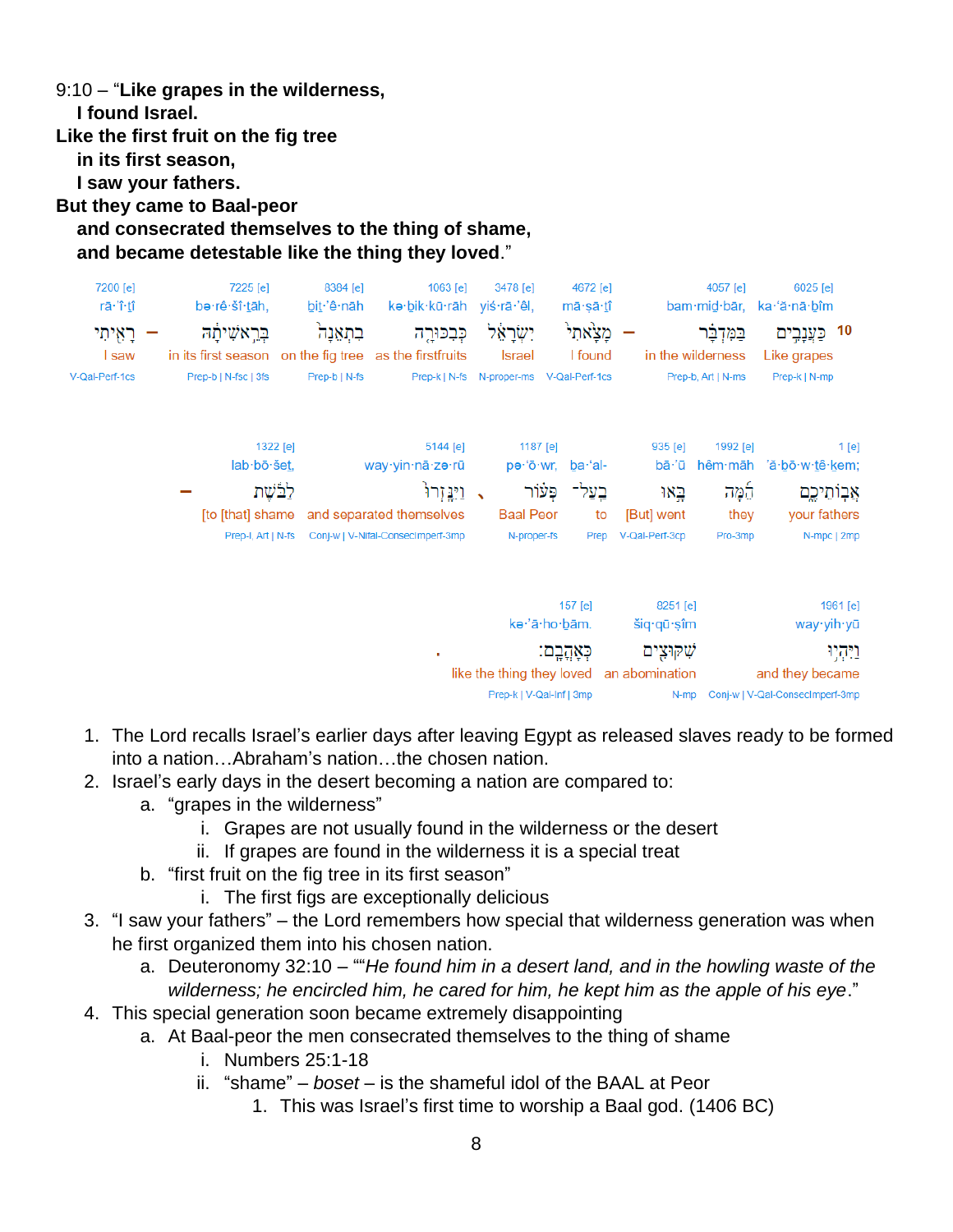- 2. Israel would persist in this worship until the day of Hosea in 730 BC
- 3. BAAL-PEOR was the local deity worshiped by the Moabites.
- 4. Balaam could not curse Israel, but he did make the suggestion to seduce the men into idol worship at Peor. (see Numbers 31:16)
- 5. Matching with the theme of Hosea the Moabite woman seduce the men of Israel into sexual sin and sacrifice to the BAAL at Peor.



- 6. YHWH sent a plague among the people of Israel in judgment.
- b. At Baal-peor the men became detestable like the thing they loved
	- i. They became like the thing they worship
- 5. Hebrew "bikkura" is the early ripe fig and is related to terms for "firstborn child such as "bakir", "bekira" and "bekor".
	- a. In Exodus 4:22 Israel is YHWH's "firstborn son.
	- b. So, Hosea may be making an explicit reference to Israel as God's son in Egypt with the privelage of being the firstborn and heir in YHWH's household.

# 9:11 – "**Ephraim's glory shall fly away like a bird—**

# **no birth, no pregnancy, no conception**!"

| 669 [e]<br>'ep·ra·yim                                 |                          | 5775 [e]<br>kā·'ō·wp                                   |  | 5774 [e]<br>yit·'ō·w·pêp                                | 3519 [e]<br>kə·bō·w·dām;                | 3205 [e]<br>mil·lê·dāh                         |   |
|-------------------------------------------------------|--------------------------|--------------------------------------------------------|--|---------------------------------------------------------|-----------------------------------------|------------------------------------------------|---|
| אָפְרַיִם<br>$-11$<br>[As for] Ephraim<br>N-proper-ms | $\checkmark$             | כָּעָוֹף<br>like a bird<br>Prep-k, Art   N-ms          |  | ַ, יִתְעוֹפֵף<br>shall fly away<br>V-Hitpael-Imperf-3ms | כְּבוֹדֶם<br>their glory<br>N-msc   3mp | מלֵדֶה<br>No birth<br>Prep-m   V-Qal-Inf   3fs | ╲ |
| 990 [e]<br>ū·mib·be·ten                               |                          | 2032 [e]<br>ū·mê·hê·rā·yō·wn.                          |  |                                                         |                                         |                                                |   |
| ומבֱטֶן<br>and no pregnancy<br>Conj-w, Prep-m   N-fs  | $\overline{\phantom{a}}$ | ומהריון:<br>and no conception<br>Conj-w, Prep-m   N-ms |  | ٠                                                       |                                         |                                                |   |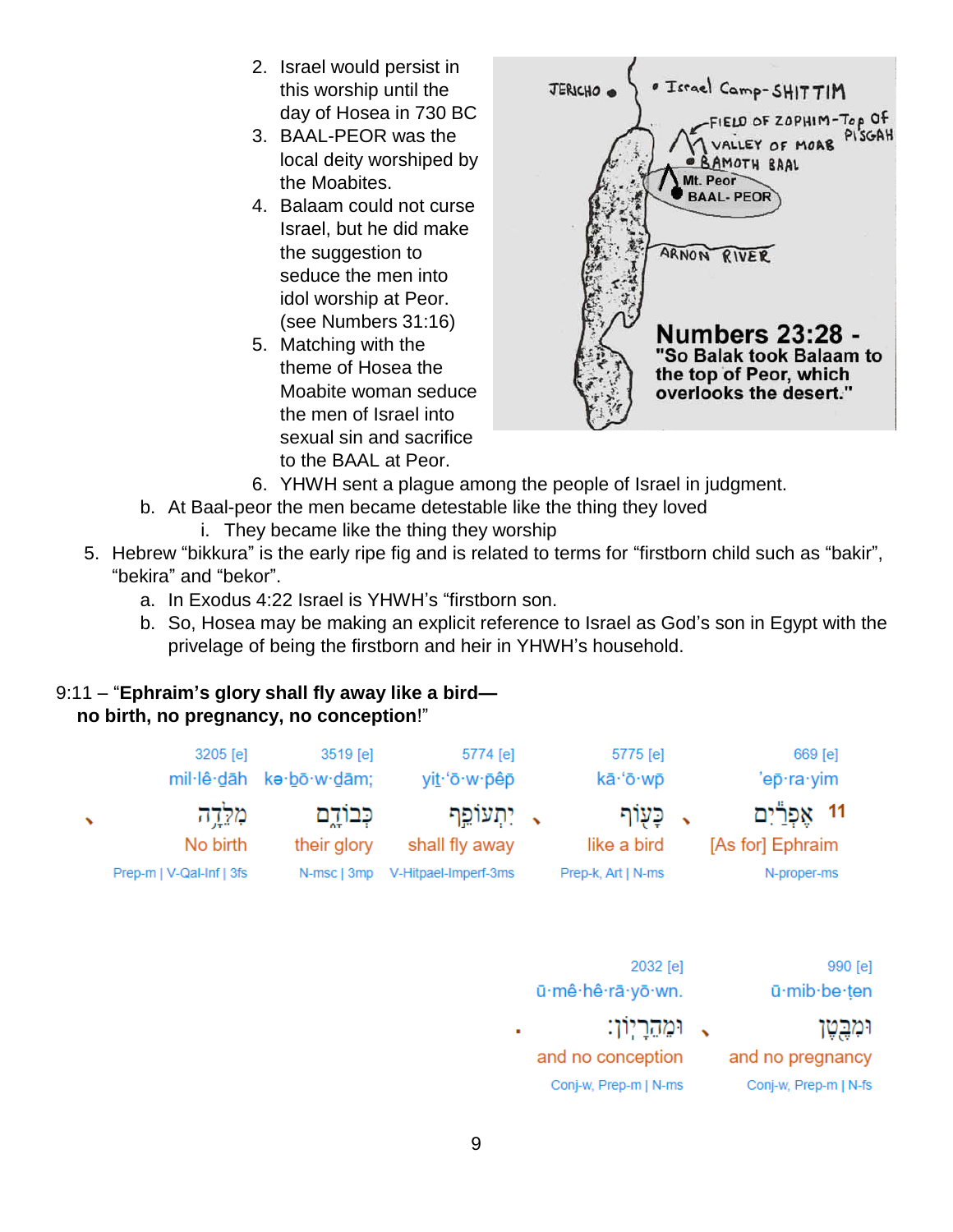- 1. 9:11-12 is almost staccato in expression in the Hebrew conveying a burst of emotions.
- 2. Israel's YHWH is the God of glory, so Israel has had their God's glory. By forsaking him that "glory shall fly away like a bird".
- 3. "no birth, no pregnancy, no conception"
	- a. Israel will fail to sustain their population growth
	- b. The corruption of sexual relations results in sexual practice, but no conception, pregnancy or birth. Like the worship of false gods is empty vanity, their false sexual relationships will be empty vanity.

# 9:12 – "**Even if they bring up children,**

#### **I will bereave them till none is left.**

## **Woe to them**

#### **when I depart from them**!"

| 3588 [e]<br>kî- | $120$ [e]<br>$m\hat{e}$ $\cdot$ $\hat{a}$ $\cdot$ $d$ $\tilde{a}$ m; | 7921 [e]<br>wə·šik·kal·tîm                                                           | 1121 $[e]$<br>bə·nê·hem,                     | 853 [e]<br>'et-            | 1431 [e]<br>yə·ğad·də·lū                                           | $518$ [e]<br>'im-       |                            | 3588 [e]<br>kî        |
|-----------------|----------------------------------------------------------------------|--------------------------------------------------------------------------------------|----------------------------------------------|----------------------------|--------------------------------------------------------------------|-------------------------|----------------------------|-----------------------|
| כֶּי־<br>Conj   | מְאָדֶם<br>Yes to the last man<br>Prep-m   N-ms                      | וְשָׁכַּלְתִּים<br>and yet I will bereave them<br>Conj-w   V-Piel-ConjPerf-1cs   3mp | בִּנֵיהָׁם<br>their children<br>N-mpc   3mp  | את־<br>٠<br><b>DirObjM</b> | יגדלו<br>they bring up<br>V-Piel-Imperf-3mp                        | - אִם<br>Though<br>Conj |                            | 12 כֵי<br>Yes<br>Conj |
|                 |                                                                      |                                                                                      | 1992 [e]<br>mê hem.                          |                            | 5493 [e]<br>bə·sū·rî                                               | lā·hem                  | $188$ [e]<br>'ō·w          | 1571 [e]<br>ğam-      |
|                 |                                                                      |                                                                                      | מֲהֵם:<br>٠<br>from them<br>Prep-m   Pro-3mp |                            | בִּשׂוּרֵי<br>when I depart<br>Prep-b   V-Qal-Inf   1cs Prep   3mp | לֶהֶם<br>to them        | ۶jķ<br>woe<br>Interjection | גֵם־<br>Yes<br>Conj   |

- 1. Even if they do have children, their children will endure the cultural consequences of this fourth generation's corruption.
- 2. "Woe to them (the children) when I depart from them"
	- a. Luke 23:28 Jesus says the same thing to the fourth generation in Israel in 30 AD: "turning to them Jesus said, "Daughters of Jerusalem, do not weep for me, but weep for yourselves and for your children.
	- b. Deuteronomy 32:25 says the children would die, "Outdoors the sword shall bereave, and indoors terror, for young man and woman alike, the nursing child with the man of gray hairs."
- 3. The concept here is that before the Assyrian's 722 BC deportation climaxes YHWH's judgment on Northern Israel, there would be catastrophic plagues and slaughter of the population beginning around 738 BC that would precede the fall of the nation. Israel then would have roughly 15 years of death, famine, plague and slaughter before they are completely destroyed.

# 9:13 – "**Ephraim, as I have seen, was like a young palm planted in a meadow; but Ephraim must lead his children out to slaughter**."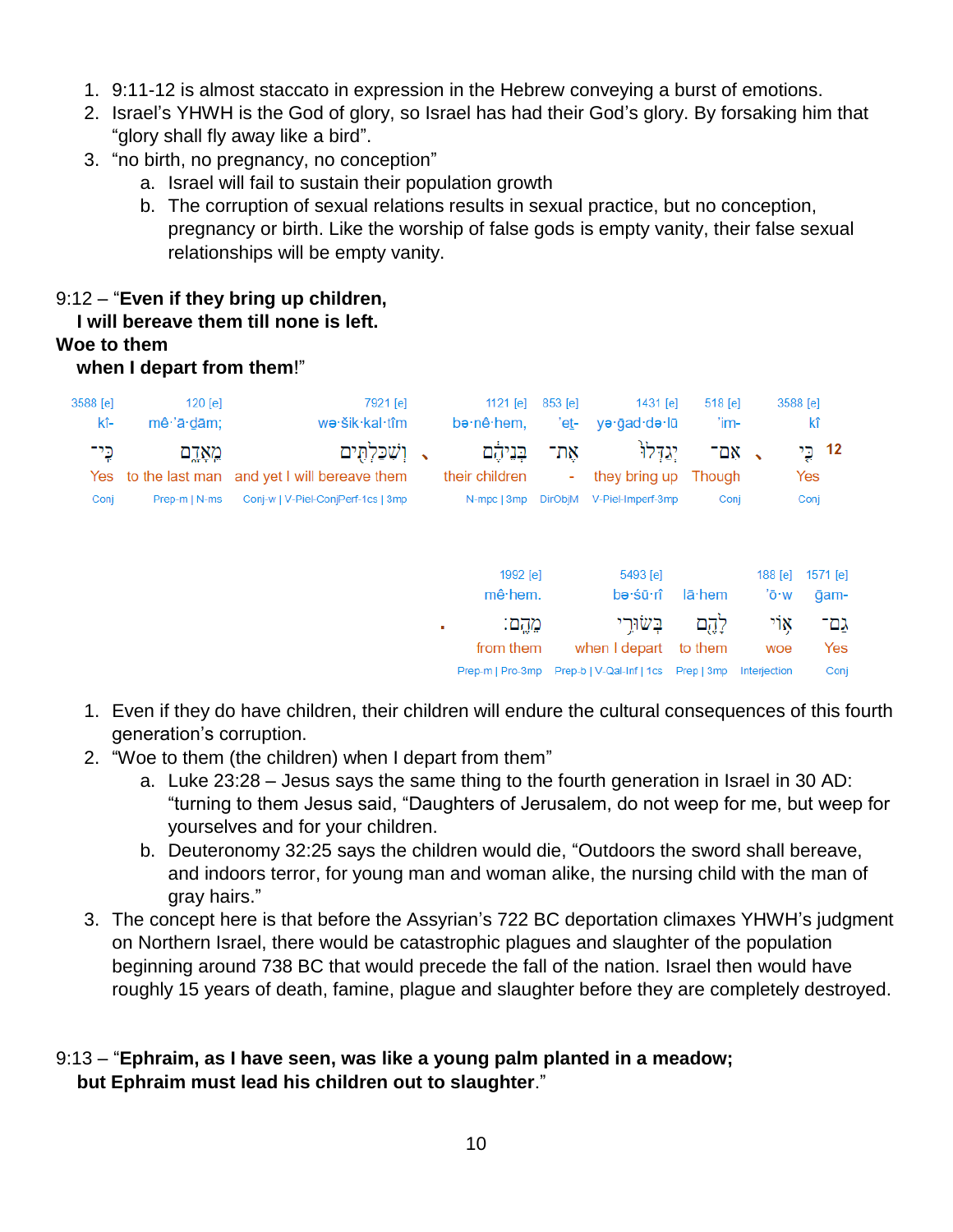| 669 [e]                  | 834 [e]                | 7200 [e]          | 6865 [e]             |                       | 8362 [e]               | 5116 [e]            |  |
|--------------------------|------------------------|-------------------|----------------------|-----------------------|------------------------|---------------------|--|
| 'epੋ·ra·yim              | ka·'ă·šer-             | rā·'î· <u>t</u> î | le-sō-wr             |                       | šə·tū·lāh              | be·nā·weh;          |  |
| - 13<br>אַפְרֵיִם        | כַאֲשֶׁו<br>↖          | רָאֶיתִי          | לצור                 | ↖                     | שתולה                  | בְנֶרֶה             |  |
| Ephraim                  | just as                | I saw             | like Tyre            |                       | planted                | in a pleasant place |  |
| N-proper-ms              | Prep-k   Pro-r         | V-Qal-Perf-1cs    | Prep-I   N-proper-fs |                       | V-Qal-QalPassPrtcpl-fs | Prep-b   N-ms       |  |
| 669 [e]<br>we·'ep·ra·yim | 3318 [e]<br>le·hō·w·sî | $413$ [e]<br>'el- | 2026 [e]<br>hō∙rêā   | 1121 $[e]$<br>bā·nāw. |                        |                     |  |
| ואַפִרַיִם               | להוציא                 | אֵל־              | הרֱג                 | בניו:                 | ٠                      |                     |  |
| so Ephraim               | will bring out         | to                | the murderer         | his children          |                        |                     |  |
| Conj-w   N-proper-ms     | Prep-I   V-Hifil-Inf   | Prep              | V-Qal-Prtcpl-ms      | N-mpc   3ms           |                        |                     |  |

- 1. The positive benefits of Israel (Ephraim) described as: "Ephraim, as I have seen, was like a young palm planted in a meadow."
	- This refers to:
		- a. Israel's location on the major trade routes:
			- i. Trade routes ran north to south: Anatolia and Aram in the north to Egypt and Edom in the south.
			- ii. Trade routes ran east to west: Mesopotamia and Arabia in the east to the Greek islands in the west accessed by the Mediterranean coast
				- 1. For example, the Phoenicians in Tyre had developed as a seafaring people building sea port cities throughout the Mediterranean world. Israel could have done this!
		- b. Possession of the most fertile land in Israel, the Jezreel Valley
		- c. Youthful indicating they were a young vibrant nation with many years left to develop and enjoy their blessings.
- 2. Israel's sin prevented them from understanding, developing and realizing the tremendous potential they had.
- 3. Instead of their children inheriting the parent's rich history and productive economic system, the children would be led by their parents to slaughter.
	- a. Literally: "So Ephraim will bring out to the murderer his children", or, "Ephraim will bring his children out to the slayer."
	- b. The "murderer" or "slayer" is NOT yet the Assyrian military, but something that comes before. This would be the culture of death created by corrupt Israelite society that is built of false realities, false ideologies – murder, civil strife, local warfare.
- 4. The contrast is obvious: Instead of parents providing a rich cultural heritage for the children to continue developing, the parents will lead their children to a slaughter that ends their culture.
- 5. "sor" is the term for "rock" and the name for the Phoenician city Tyre. The NASB translates: "Ephrai, as I have seen, is planted in a pleasant meadow like Tyre."
- 6. In Ezekiel 11:22-23 the Glory of YHWH flies away out of the Temple leaving Jerusalem to be marked for slaughter.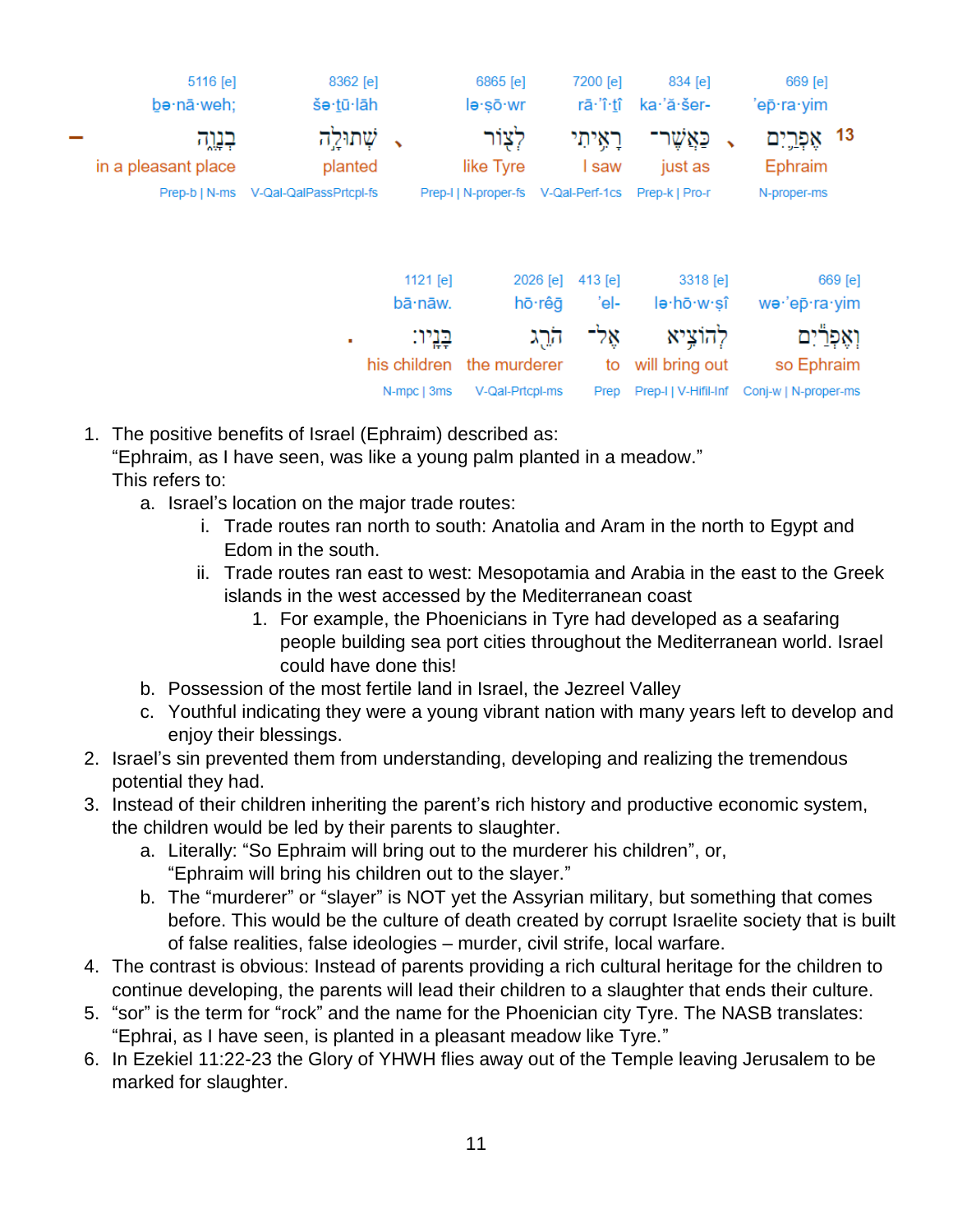# 9:14 – "**Give them, O Lord what will you give? Give them a miscarrying womb and dry breasts**."

| 7358 [e] |                | 5414 [e]                     |                  | 5414 [e] 4100 [e] | 3068 [e]      |            | 5414 [e]     |
|----------|----------------|------------------------------|------------------|-------------------|---------------|------------|--------------|
| re∙hem   | $l\bar{a}$ hem | tên-                         | tit·tên;         | mah-              | Yah·weh       | lā hem     | tên-         |
| רֱקָם    | לֵהֵם          | י הו־                        | תְּחֵֵי          |                   | יִהוַה – מַה־ | לֵהֵם      | 14 הַן־      |
| a womb   | them           | Give                         | will You give    | what              | Yahweh        | them       | Give         |
|          |                | N-ms Prep   3mp V-Qal-Imp-ms | V-Qal-Imperf-2ms | Interrog          | N-proper-ms   | Prep   3mp | V-Qal-Imp-ms |
|          |                |                              |                  |                   |               |            |              |

|              | 6784 [e]        | 7699 [e]                | 7921 [e]                           |
|--------------|-----------------|-------------------------|------------------------------------|
|              |                 | sō·mə·qîm. wə·šā·da·yim | maš·kîl,                           |
| $\mathbf{r}$ | צֹמְקֵים:       | וִשַּׁדַיִם             | משליל                              |
|              | dry             |                         | and breasts miscarrying            |
|              | V-Qal-Prtcpl-mp |                         | Conj-w   N-md    V-Hifil-Prtcpl-ms |
|              |                 |                         |                                    |

- 1. "Provide for them, YHWH; what will you provide? Give them a womb that miscarries and dry breasts!"
- 2. This is either bitterness or sarcasm of Hosea speaking to YHWH in frustration to Israel for refusing to hear his words of advice.

#### 9:15 – "**Every evil of theirs is in Gilgal;**

 **there I began to hate them.**

- **Because of the wickedness of their deeds**
- **I will drive them out of my house.**
- **I will love them no more;**

 **all their princes are rebels**."

| 4611 [e]         | 7455 [e]          | 5921 [e] | 8130 [e]             | 8033 [e] | 3588 [e]               |                           | 1537 [e]                |                   | 7451 [e]    | 3605 [e]             |
|------------------|-------------------|----------|----------------------|----------|------------------------|---------------------------|-------------------------|-------------------|-------------|----------------------|
| ma·'al·lê·hem.   | rō·a'             | ʻal      | śə∙nê∙tîm,           | šām      | kî-                    |                           | $bag$ ·gil·gāl          |                   | rā·'ā·tām   | kāl-                 |
| מֲעַלְלֵיהֶם     | רְעַ              | עֲל      | שׂנֵאתִ֫ים           | שֲם      | כֵי־                   |                           | בגלגל                   |                   | רָעָהָם     | 15<br>כֵּל־          |
| of their deeds   | of the evil       | because  | I hated them         | there    | for                    |                           | in Gilgal               | their wickedness  |             | All [is]             |
| N-mpc   3mp      | N-msc             | Prep     | V-Qal-Perf-1cs   3mp | Adv      | Conj                   | Prep-b, Art   N-proper-fs |                         |                   | N-fsc   3mp | N-msc                |
|                  |                   |          |                      |          |                        |                           |                         |                   |             |                      |
| 5637 [e]         | 8269 [e]          | 3605 [e] | $160$ [e]            |          | 3254 [e]               | 3808 [e]                  |                         | 1644 [e]          |             | 1004 [e]             |
| sō·rə·rîm.       | $\sin \theta$ hem | kāl-     | 'a·hă·bā·tām.        |          | 'ō∙w∙sêp               | lō                        |                         | 'ă·āā·re·šêm:     |             | mib·bê·tî            |
| סרִרֵים:         | שַׂרֵיהֶם         | כֶּל־    |                      |          | אוֹסֵף                 | לא                        |                         | אֲגָרְשֵׁם        | ↖           | מִבֵּיחִי            |
| [are] rebellious | their princes     | all      | I will love them     |          | more                   | no                        |                         | I will drive them |             | from My house        |
| V-Qal-Prtcpl-mp  | N-mpc   3mp       | N-msc    | V-Qal-Inf   3mp      |          | V-Hifil-Imperf.Jus-1cs | Adv-NegPrt                | V-Piel-Imperf-1cs   3mp |                   |             | Prep-m   N-msc   1cs |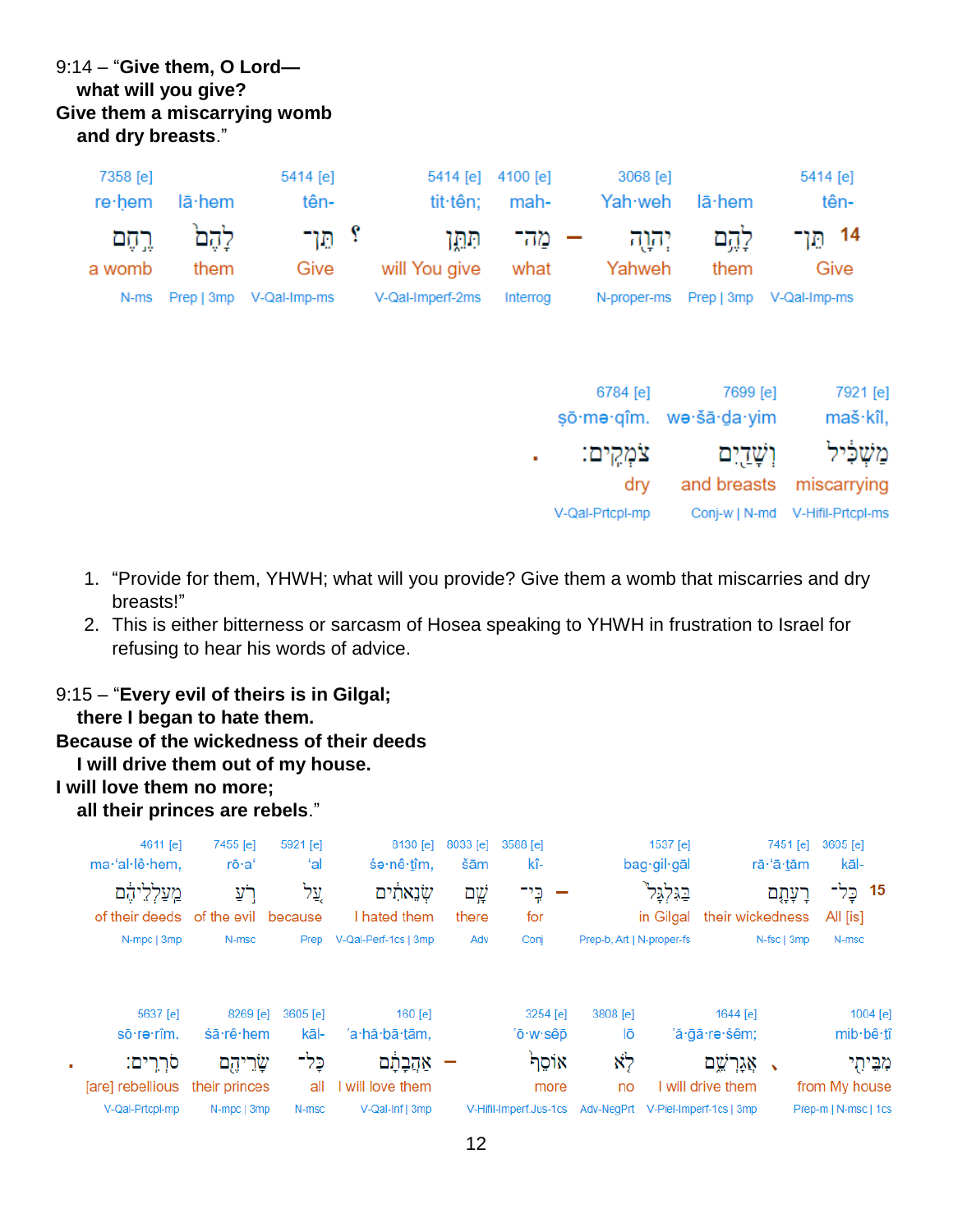1. Gilgal was originally a memorial place for the fathers to teach their children the national history and their national religion of YHWH worship. See Joshua 4:1-24:

"*Each of you is to take up a stone on his shoulder, according to the number of the tribes of the Israelites, to serve as a sign among you. In the future, when your children ask you, 'What do these stones mean?' tell them that the flow of the Jordan was cut off before the ark of the covenant of the Lord….Joshua set up at Gilgal the twelve stones they had taken out of the Jordan. He said to the Israelites, 'In the future when your descendants ask their parents, 'What do these stones mean?' tell them, "Israel crossed the Jordan on dry ground." For the Lord your God dried up the Jordan before you until you had crossed over. The Lord your God did to the Jordan what he had done to the Red Sea when he dried it up before us until we had crossed over. He did this so that all the peoples of the earth might know that the hand of the Lord is powerful and so that you might always fear the Lord your God*.' " – Joshua 4:5-7; 20-24

- 2. By Hosea day around 740 BC Gilgal had become a place of corrupted national history and false national religion:
	- a. False history included the wrong god getting credit for delivering them from Egypt
	- b. False religion included the wrong form of worship to worship the false god.

Jeroboam I declared two hundred years before in 930 BC:

"*So the king took counsel and made two calves of gold. And he said to the people, "You have gone up to Jerusalem long enough. Behold your gods, O Israel, who brought you up out of the land of Egypt*." – 1 Kings 12:28

- c. Hosea rejected Gilgal for being a place of sacrifice with many altars. (12:11)
- d. Amos criticized Gilgal along with Bethel (Amos 4:4; 5:5)
- 3. "Hate" and "Love" should be consider as covenant terms.
	- a. God has shown faithful covenant love to Israel.
	- b. Now, because they have broken the covenant the Lord will not show them covenant love. The opposite would be no covenant, or "hate".
	- c. Jacob I have "loved"; Esau I have "hated" means exactly that: Jacob has a covenant with YHWH, but Esau does not.
	- d. This is the language of divorce:
		- i. Deut 24:1-4, giving the wife a certificate of divorce and sending her "from his house"
		- ii. Driving out of the house is a reference to driving out family members, not enemies: Lev. 21:7, 14
- 4. "all their princes are rebels"
	- a. Israel's leadership is in rebellion to YHWH and his covenant
	- b. The leaders are leading the society to slaughter, not blessing.
	- c. Isaiah uses the same two terms "rebellious princes" ( "rebellious officials") or "*sorerim sarim*"
		- i. They were corrupt
		- ii. "Your princes are rebels and companions of thieves. Everyone loves a bribe and runs after gifts. They do not bring justice to the fatherless, and the widow's cause does not come to them." – Isaiah 1:23
		- iii. In Isaiah 65:2 "rebellious" refers to people who choose behavior that is destructive even though they have been told and know it is destructive. They do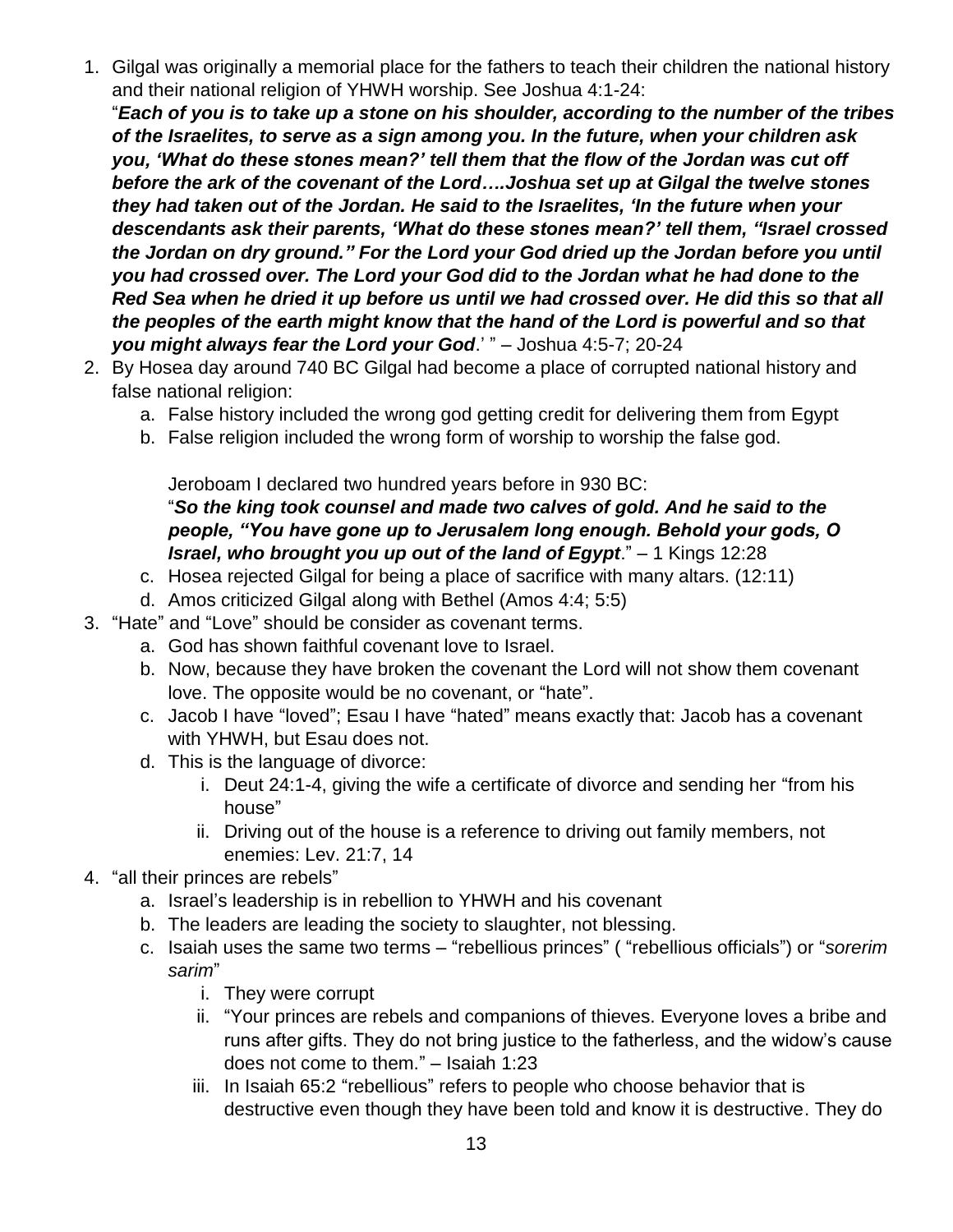so because they want to follow their own false realities and their corrupt ideologies:

"I spread out my hands all the day to a rebellious people, who walk in a way that is not good, following their own devices." – Isaiah 65:2

# 9:16 – "**Ephraim is stricken;**

 **their root is dried up;**

 **they shall bear no fruit.**

# **Even though they give birth,**

# **I will put their beloved children to death**."

- 1. Israel is struck deep to the root.
	- a. The root is "dried up" dead. There is no hope. No chance of life
	- b. There will be no fruit. No more chance to be productive or useful.
	- c. This is final
- 2. Even if Israel seems to organize their best efforts to rebuild and regroup:
	- a. They will not only be working against Truth and Reality, the Lord will himself strike them. Israel will fail because:
		- i. They have a false worldview that will not produce
		- ii. They have YHWH working against them
	- b. Israel can try to produce unity and production like the Tower of Babel, but the Lord will respond the same way.
	- c. Whatever they do produce the Lord is going to kill it.

| 1571 [e]<br>gam | va∙'ă∙śūn:                           | 1077 [e] 1097 [e]<br>bal- | bə·lî- | 6529 [e]<br>pə∙rî | 3001 [e]       | 8328 [e]    | $669$ [e]<br>yā bêš šā re šām 'ep ra yim, | $5221$ [e]<br>huk·kāh |
|-----------------|--------------------------------------|---------------------------|--------|-------------------|----------------|-------------|-------------------------------------------|-----------------------|
| <u>גם</u>       | - [בלי־] ( <u>ב</u> ְל־) יַעֲשֶׂוּן. |                           |        | √ פּרֵי           | יֵבֵשׁ         |             | , אָפְרַׂיִם <i>שֶׁרְשָׁם</i>             | 16 הֻכֱה              |
| Yes             | they shall bear                      | No.                       | $\sim$ | fruit             | is dried up    | their root  | Ephraim                                   | Is stricken           |
|                 | Conj V-Qal-Imperf-3mp   Pn           | Adv                       | Adv    | N-ms              | V-Qal-Perf-3ms | N-msc I 3mp | N-proper-ms                               | V-Hofal-Perf-3ms      |